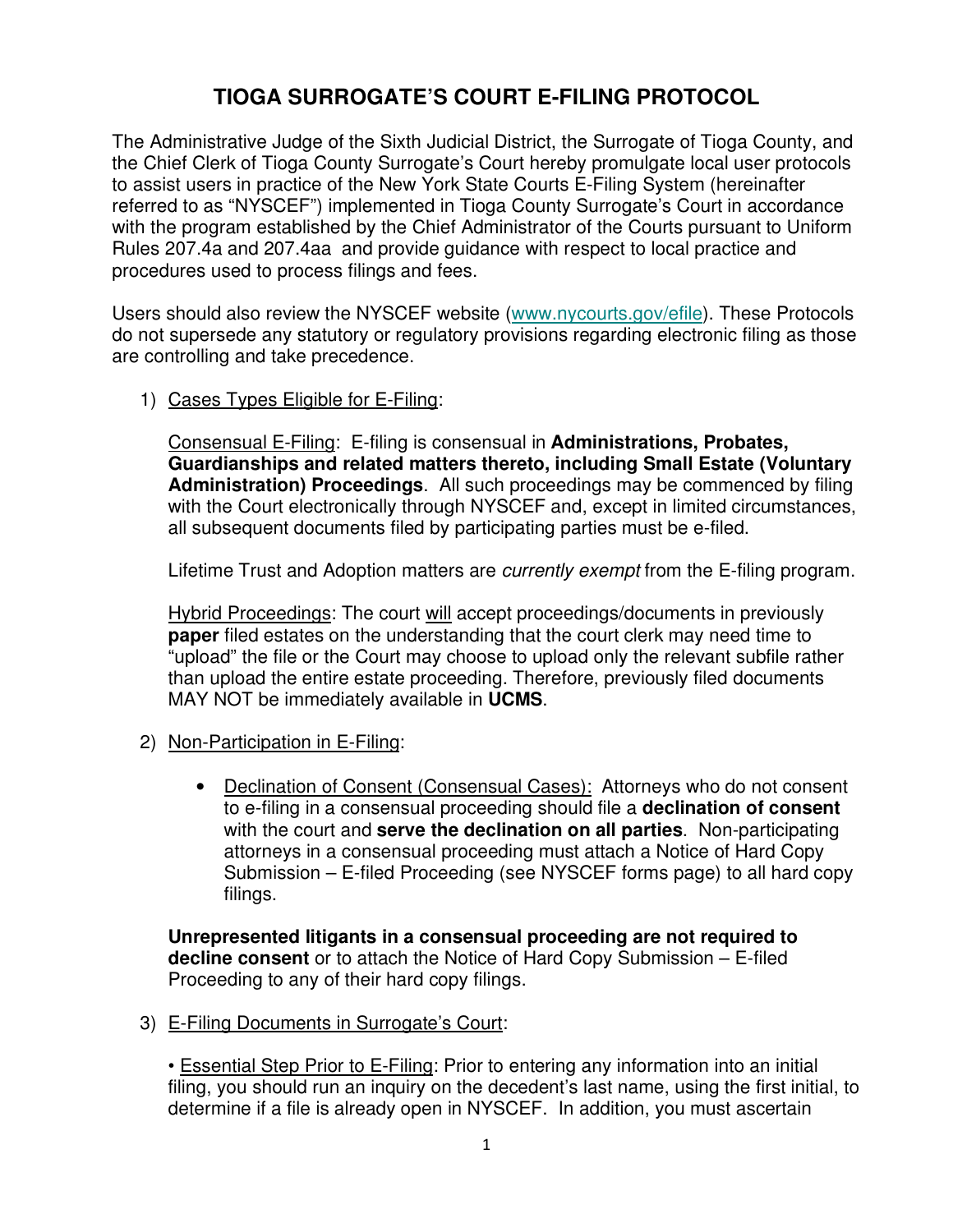whether there is another will for the decedent on file with the Court (e.g., filed for safekeeping).

• Initial Entering of Case Information: Any error in the initial entry of case information can significantly delay the proceeding. **Please double check to be sure to select the same county as is shown on your papers.**

The case name and party information must be entered as follows:

- Initial entry must be identical to the signature on the will
- If the name on the death certificate is different, that becomes an "AKA"
- If the name on the will does not match the signature, that becomes an "AKA"
- No punctuation or spaces should be used when entering the name or "AKA"
- The Party Name, Role and Address information must be added for each petitioner (consented party), as reflected in the pleading.

# **Additional Record Info:**

- **Estate Value** select the value range which reflects the gross date-of-death value of the estate (as reflected in the petition). This is important for the payment of the proper filing fee, and it will also be later relied on for the Inventory of Assets filing.
- **Documents –** the filer should ensure that all documents are properly scanned before e-filing (i.e. page order, forward facing, clear image, etc.) The efiled documents are the official record and will be required to be corrected if found to be unacceptable to the Court. **Do NOT bulk scan** the petition and supporting documents. Each document must be scanned individually.

# • Death Certificates

Original death certificates need not be submitted directly to the Surrogate's Court. They can be e-filed (scan both sides). Make sure that the scanned image does not show VOID. No hard copy submission of the death certificate is required. The Court will accept the image as evidence of death, pursuant to 22 NYCRR 207.15. **The Court reserves the right to request originals.** 

#### • Wills

The ORIGINAL Will is required to be scanned by the filer. It is acceptable to unstaple for this purpose, without the need for a unstapling affidavit. Once the original is scanned and the proceeding is e-filed, do not re-staple the Will. The original hard copy must then be submitted to the Court. Do NOT e-file an attorney certified copy, as this is not required. File the original paper Will within two (2) business days of efiling.

**NOTE:** Should there be any concern with the un-stapling of the Will, then the filer may simply submit the original in hard copy with a notation that it has not been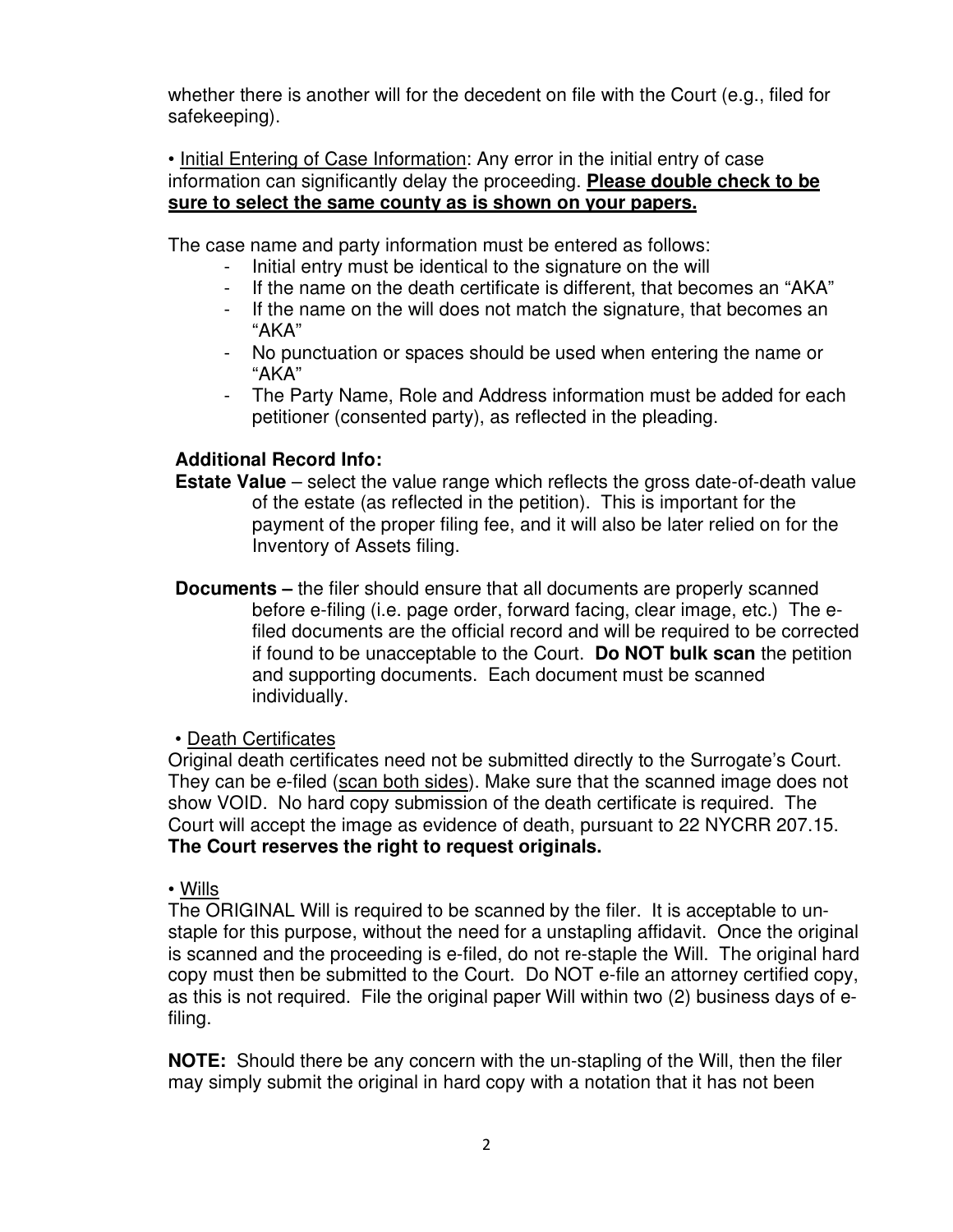scanned. Upon receipt, the Court will upload the original Will image to the NYSCEF record.

• Family Tree. A family tree is required to be filed on all new proceedings. In the cases of a sole distributee, the form cannot be signed by the sole distributee or his/her spouse or child(ren).

#### • Citations:

Submit a proposed citation electronically through NYSCEF only. The Court will complete the citation and upload the completed version to NYSCEF as quickly as possible. If your proposed citation requires amendment, you will be notified. Otherwise, an e-mail notification will be sent when the completed citation is posted to NYSCEF. After receipt of the notification, print the citation and serve it, in accordance with the SCPA §307. The Citation must be served with the NYSCEF Notice Regarding Availability of Electronic Filing (see NYSCEF forms page) unless service is by publication.

#### • Signatures:

 Documents requiring signatures shall be considered to be signed under the circumstances outlined in Uniform Rule §207.4-a(f). When e-filing a document bearing an actual signature, the filer is responsible for maintaining the original, executed document pursuant to Uniform Rule 207.4-a(f)(2).

## • Decrees and Orders:

E-file proposed decrees and orders through NYSCEF only. Once the decree or order is signed, the court will upload the signed version to NYSCEF, at which time all counsel/consented parties will receive immediate notification. However, the notification does not constitute service of notice of filing upon any party (Uniform Rule 207.4-a[h]).

**NOTE:** All Court documents requiring a court seal, including Certificates of Appointment, will be sent out in hard copy, as well as any e-filed requests for exemplifications and/or certified copies (with appropriate payment).

#### • Stipulations:

Stipulations submitted for purposes of being "so ordered" by the Court shall be electronically filed.

#### •General Correspondence:

All general correspondence, adjournment requests and conference requests should be electronically filed.

#### • Oversized Exhibits:

If an exhibit or attachment is unsuited for electronic filing (e.g., a large map or a videotape), it shall be submitted to the court and served on the other parties in hard copy. Attach a Notice of Hard Copy Submission – E-Filed Proceeding. In addition, a Notice of Hard Copy Exhibit must be completed and electronically filed. (See Forms page on the NYSCEF site.)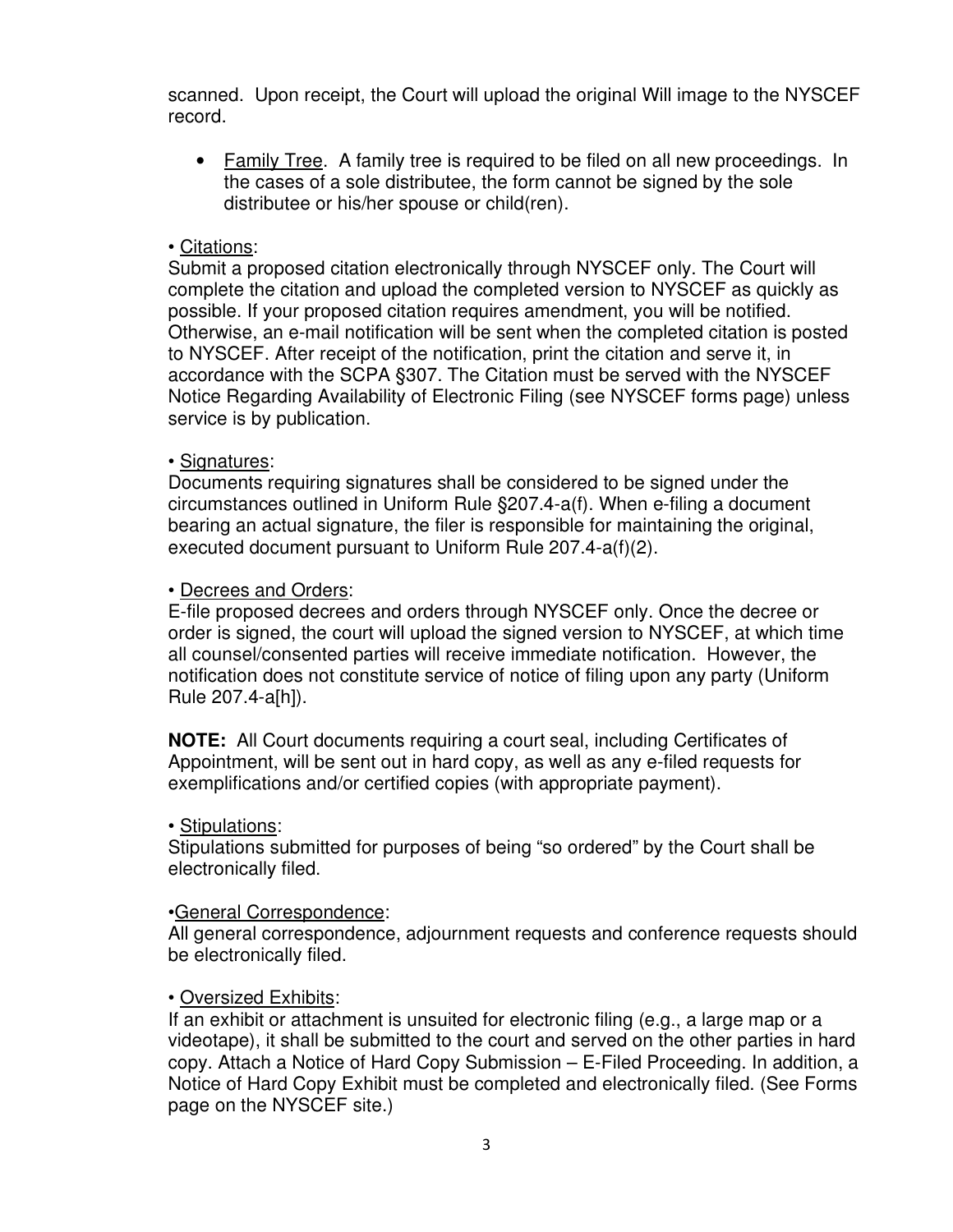#### • Working Copies:

The court may require submission of hard copies of e-filed documents, also known as working copies. The filer must attach proof that the document has been e-filed (e.g., the thank you page or the e-mail notification) to the back of all working copies submitted to the court. Working copies must be exact hard copy duplicates of the efiled documents. Working copies do not become part of the official record and will be destroyed by chambers at the disposition of the case.

#### • Sealed Cases/Documents:

Applying for a Sealing Order: A party who wishes to file a document under seal must file a hard copy of the document, along with the NYSCEF Notice of Hard Copy Submission form (SC-11). Unless the document is being filed ex parte, the filing party shall serve all parties with hard copies of the document, along with the notice form, in the traditional manner.

If the Court grants the sealing request, the Surrogate Clerk will then file the documents in the appropriate manner, as directed. If the application is denied, an Order will be issued and the documents will be entered in the public record and uploaded to NYSCEF.

In Camera Documents: Documents submitted to the Court for in camera review should be delivered to the Court in a sealed envelope conspicuously marked "FOR IN CAMERA REVIEW BY THE COURT" with a Notice of Hard Copy Submission form attached.

#### **Additional Notes on Document Filing:**

Payment of Fees: Required fees in e-filed cases may be paid either at Court (in person or by mail "Pay at Court") or via credit card (MasterCard or Visa) directly through the NYSCEF system.If choosing to Pay at Court, be aware that documents are not "filed" until payment is received. The court cannot process the filing until payment is received in full and will delete the filing if payment is not **made within 2 business days after e-filing**.

If paying by credit card (MasterCard or Visa), there is a NON REFUNDABLE 2.99% administrative charge in addition to the fees calculated in accordance with SCPA § 2402 based on the documents filed with NYSCEF and the representation of the filing user regarding the size of the estate. Credit card information is not retained by the Court and must be entered with each filing.

The "Pay at Court" option should not be used for subsequent requests for certificates, certification or exemplifications as the Court cannot process these requests without receipt of payment.

**NOTE:** Review of a filing by the Court may result in a modification of the fees initially anticipated or charged in connection with this transaction. In the event of